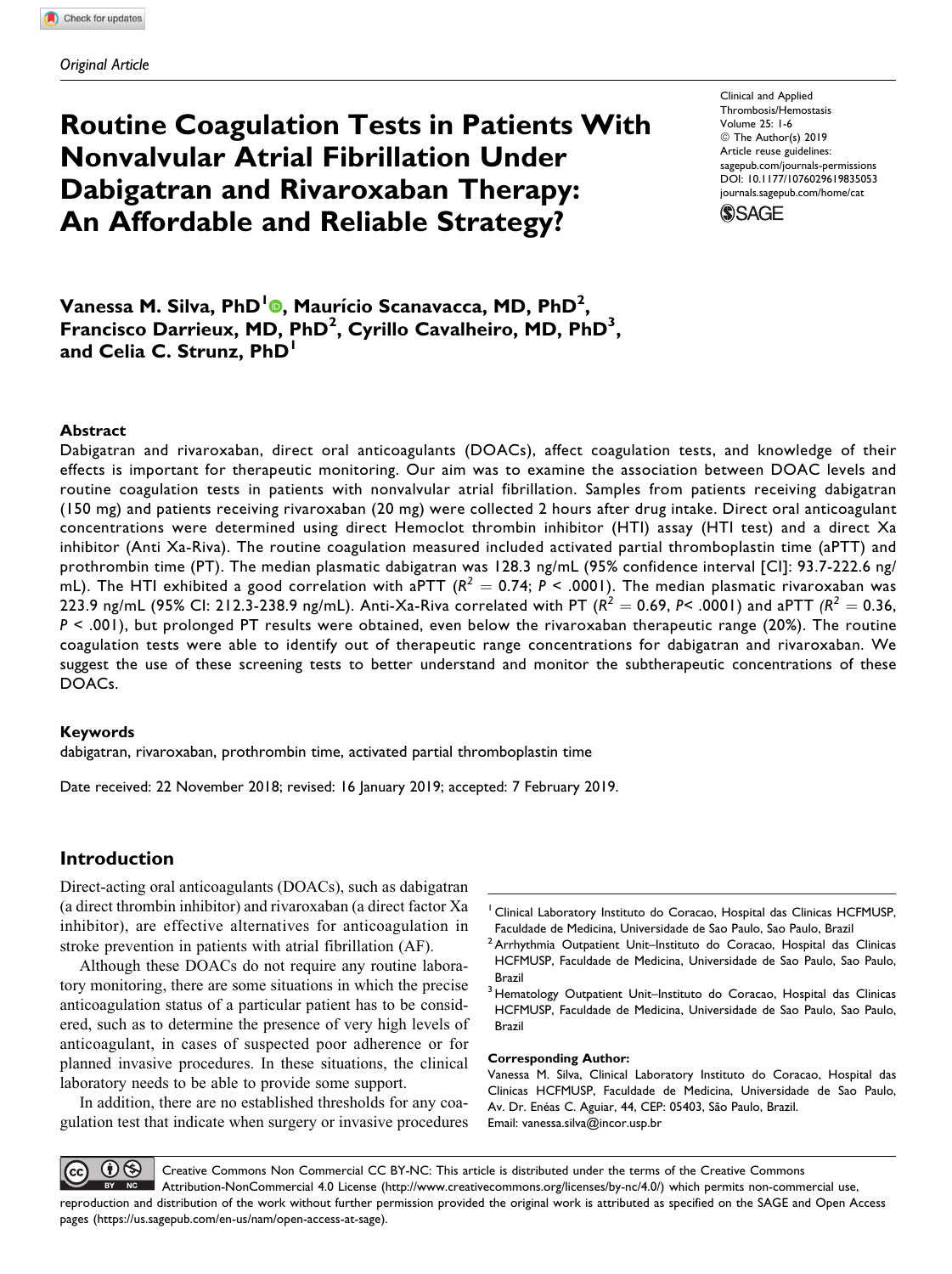can be safely performed without elevated bleeding risk.<sup>1</sup> For patients taking DOACs, activated partial thromboplastin time (aPTT), prothrombin time (PT), and thrombin time (TT) should be used only as qualitative tests to confirm an anticoagulant effect. For dabigatran, the aPTT results should range from 2 to 3 times the normal value at drug peak level<sup>2</sup>; moreover, the  $TT$ is very sensitive to the presence of the drug. For rivaroxaban, the PT is the recommended test, but a careful choice is necessary since there are "insensitive" PT tests available on the market for the assessment of rivaroxaban's effect,  $3,4$  like the Innovin from Siemens Dade (Marburg, Germany).

In both cases, quantitative biological methods developed to assess drug plasma concentrations are recommended, such as direct Hemoclot thrombin inhibitor (HTI) assay (HTI test) for determining the plasma concentration of dabigatran and the direct anti-Xa assay for determining rivaroxaban plasma concentration.

The aim of this exploratory study was to correlate specific chromogenic assays in their assessment of dabigatran and rivaroxaban concentrations with the results of screening coagulation tests, PT, aPTT, or TT in the plasma of patients receiving treatment for AF.

## Materials and Methods

Patients diagnosed with nonvalvular AF attended in our clinical anticoagulation ambulatory and already receiving anticoagulation treatment (dabigatran or rivaroxaban) were invited to participate in the study. The Ethics Committee of the Heart Institute of the University of São Paulo approved the study, and written informed consent was obtained from all participants. Patients with abnormal coagulation tests, creatinine concentrations >2.0 mg/dL, and estimated glomerular filtration rates (Cockroft-Gault equation) <30 mL/min/1.73 m<sup>2</sup> were excluded.

Thirty (33%; male) patients taking 150 mg of dabigatran twice daily and 100 (55%; male) patients taking 20 mg per day of rivaroxaban were enrolled. Blood was collected during the second week of treatment. All patients were oriented to take the medicine in the presence of a health-care professional to ensure its proper intake. Blood collection was performed in the morning, on nonfasting patients, after 2 hours of the drug administration (peak level).

Platelet-poor plasma was obtained by centrifugation performed at room temperature at  $2500 \times g$  for 10 minutes. Plasma samples were used in the screening tests on the day of collection and were stored at  $-80^{\circ}$ C until use in specific coagulation assays.

All clotting assays were conducted in the same laboratory using a Destiny Max automated mechanical clot detection coagulometer purchased from TCoag (Bray, County Wicklow, Ireland). Coagulation screening assays included PT, aPTT, and TT obtained from TriniCLOT (Bray, County Wicklow, Ireland). A thromboplastin isolated from rabbit brains was used in the Quick PT method. The TriniCLOT reagents used in the PT assay had sensitivity to detect low concentrations of the

drug. The mean of reference interval for PT was 12 seconds (9.8-14.0 seconds).The TriniCLOT aPTT reagents contained micronized silica as the contact activator and a similar mixture of purified phospholipids. The mean of reference interval for aPTT was 30 seconds (26-34 seconds). The TT assay directly assessed the activity of thrombin in the plasma samples. The mean of reference interval for TT was 13.1 seconds (11.8-14.5 seconds).

Dabigatran concentrations were measured by HTI test (Hyphen Biomed Neuville-sur-Oise, France), which contains highly purified human thrombin. Rivaroxaban concentrations were evaluated using the calibrated Biophen anti-activated Factor X Rivaroxaban kit from Hyphen Biomed. Duplicate analyses were performed for all samples. The results are expressed in ng/mL. All procedures were performed according to the manufacturers' recommendations.

# Expected Peak Drug Levels

Dabigatran administered at a dose of 150 mg twice daily resulted in a median peak concentration of 186 ng/mL (5th to 95th percentile: 64 to 443 ng/mL).<sup>5</sup> For rivaroxaban, the therapeutic range, which was adopted based on phase II data<sup>6</sup> and a dose of 20 mg once/day, resulted in a median peak level of 250 ng/mL (95% confidence interval [CI]: 177-361 ng/mL).

## Statistical Analyses

The Kolmogorov-Smirnov normality test was used to analyze data normality. Data are expressed as either the mean (standard deviation) or the median and 95% CI. Linear regression analyses were performed to determine the straight line that best describes the relationship between the coagulation test data and the corresponding plasma DOAC levels and to calculate linear regression equations.

Pearson's correlation was used to determine the association between variables that were logarithmically transformed to obtain a normal distribution. Stepwise multivariable analyses were performed considering dabigatran or rivaroxaban as the dependent variable and PT, aPTT, sex, age, body mass index (BMI), and serum creatinine as independent variables. The same variables were used to calculate odds ratios (ORs). Variables with  $P < 0.1$  were included in the regression model. Receiver operating characteristic (ROC) analyses were performed to determine optimal cutoff values for selected variables.<sup>7</sup> The significance level adopted was <5% ( $P < .05$ ). Statistical analyses were performed using MedCalc Statistical Software version 14.12.0 (MedCalc Software bvba, Ostend, Belgium; 2014).

# **Results**

## Dabigatran

The basal characteristics of the patients ( $n = 30$ ; 10 male) were as follows: mean age 66.0 (11) years, mean weight 71.6 (11.8) kg, and mean BMI 26.8 (3.8) kg/m<sup>2</sup>. The mean creatinine level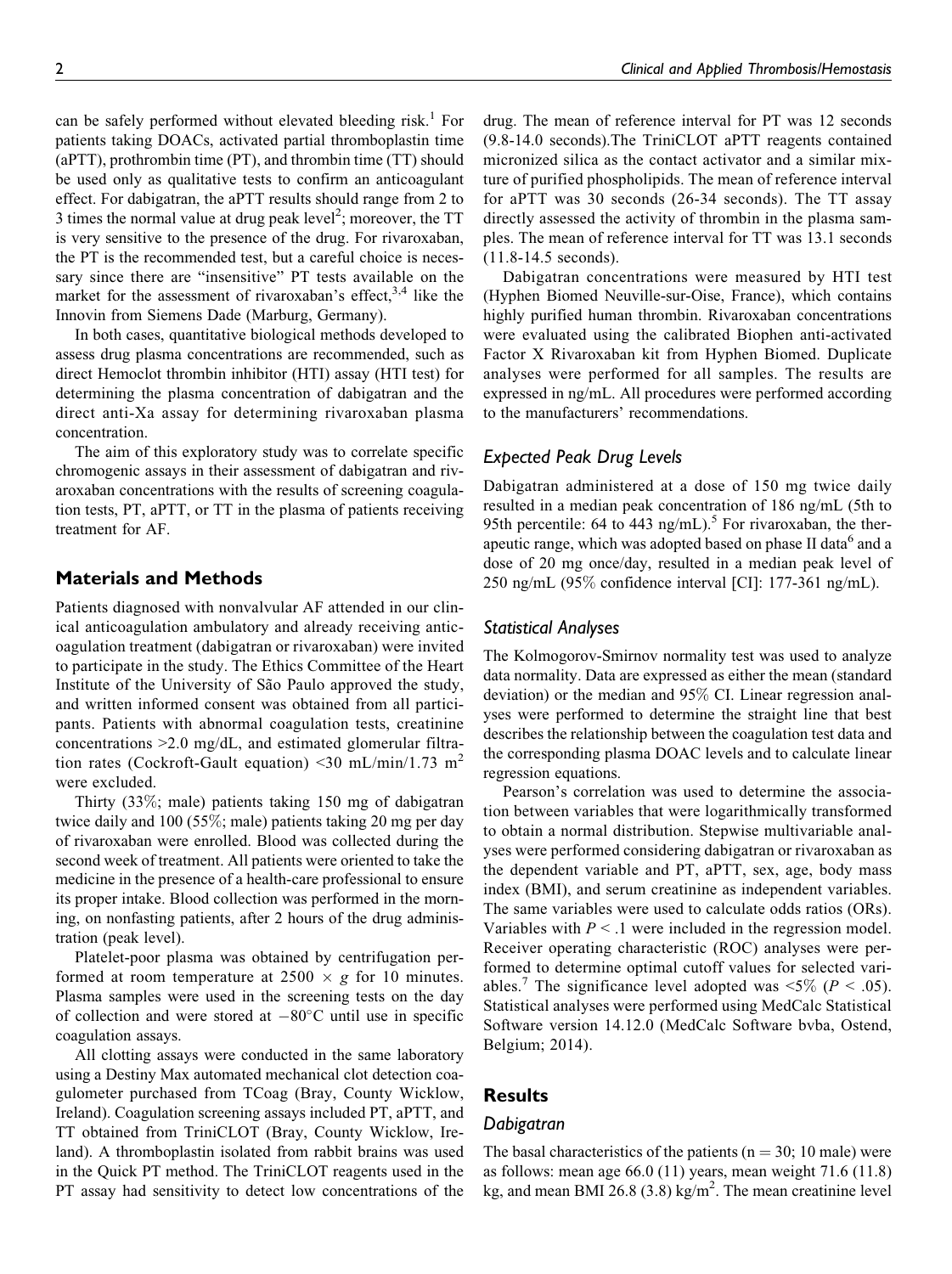|                                    | Dabigatran  | Rivaroxaban |
|------------------------------------|-------------|-------------|
| No. of patients                    | 30          | 100         |
| Male sex, n (%)                    | 10 (33%)    | 55 (55%)    |
| Age, years, mean (SD)              | 66.0 $(11)$ | 67(11.6)    |
| Weight, kg, mean (SD)              | 71.6(11.8)  | 78.3 (19.6) |
| BMI, $\text{kg/m}^2$ , mean(SD)    | 26.8(3.8)   | 28(7.2)     |
| Creatinine level, mg/dL, mean (SD) | 1.0(0.3)    | 1.0(1.6)    |
| GFR, mL/min/1.73 $m^2$ , mean (SD) | 56.2(8.2)   | 65.3(8.1)   |
| Hypertension, n (%)                | 17 (56%)    | 69 (69%)    |
| Diabetes mellitus, n (%)           | 4(13%)      | 26 (26%)    |
| Coronary artery disease, n (%)     | 3(10%)      | 11(11%)     |

Table 1. Demographics Characteristics of Dabigatran and Rivaroxaban Patients.

Abbreviations: BMI, body mass index; GFR, glomerular filtration rate; SD, standard deviation.

was 1.0 (0.3) mg/dL, and the estimated glomerular filtration rate (Cockroft–Gault equation) was 56.2 (8.2) mL/min/1.73 m<sup>2</sup>. Demographic characteristics of patients are shown in Table 1.

For the HTI test, the median peak level of plasmatic dabigatran was 128.3 ng/mL (95% CI: 93.7-222.6 ng/mL). For the screening test, the median aPTT result for all samples was 48.8 seconds (95% CI: 44.4-56.7), 1.6 times higher than the normal aPTT value (30 seconds). The best fit line of the effect of dabigatran plasma levels on aPTT obtained by linear regression was described by the equation:  $y = 0.0834x + 36.81$ . The  $R^2$  was 0.74 ( $P < .0001$ ), pointing to a good correlation between the 2 measures.

The median PT for all of the samples was 20.4 seconds (CI 95%:18.4-22.4), 1.7 times higher than the normal PT value (12 seconds). The best fit line obtained by linear regression analysis of the relationship between dabigatran plasma levels and PT results was described by the equation:  $y =$ 0.043x+13.94, and the  $R^2$  was 0.73 ( $P < .0001$ ).

According to the therapeutic peak range obtained from Ezekowitz et al (64 to 443 ng/mL), only one patient presented an abnormally high dabigatran plasma concentration (770 ng/mL), which resulted in prolonged aPTT (3.6 times higher than the normal aPTT value) and PT (4.4 times higher than the normal PT value), while 5 (16.7%) patients with plasmatic concentrations below the lowest value of the therapeutic range presented normal aPTT and PT values (Table 2). In these cases, only TT remained prolonged (>200 seconds).

On multivariable regression analysis, aPTT was the independent variable (OR = 1.23, 95% CI: 1.13-1.34,  $P < .0001$ ). The cutoff value of aPTT related to subtherapeutic levels of dabigatran obtained from the ROC curve (Table 3) was <42.8 seconds. The 6 remaining patients with dabigatran plasmatic concentrations below or above the therapeutic range did not present with bleeding or thrombosis events during the follow-up period of 1 year.

#### Rivaroxaban

The basal characteristics of the patients ( $n = 100$ ; 55 males) were as follows: mean age 67 (11.6) years, mean weight 78.3 (19.6) kg, and mean BMI 28 (7.2) kg/m<sup>2</sup>. The mean creatinine level was 1.0 (1.6) mg/dL, and the estimated glomerular filtration rate (Cockroft–Gault equation) was 65.3  $(8.1)$  mL/min/1.73 m<sup>2</sup>. Demographic characteristics of patients are shown in Table 1.

For the anti-Xa test, the median peak concentration of rivaroxaban (anti-Xa) in the plasma samples was 223.9 ng/mL (95% CI: 212.3-238.9 ng/mL), corresponding to a PT of 35 seconds (95% CI: 32-37 seconds), which was 2.9 times the normal value (12 seconds). The best-fit line of the effects of rivaroxaban plasma levels on PT results was described by the equation  $y = 0.086x+15.95$ . The  $R^2$  value obtained for PT  $(R^{2} = 0.69; P < .0001)$ . For aPTT the  $R^{2}$  value was 0.36 highly significant ( $P < .0001$ ) but the median value resulted (36.2) seconds, 95% CI: 35-36.8 seconds) very close to the normal range (25-35 seconds).

The results of TT (13 seconds, 95% CI: 10.9-15.2 seconds) were not influenced by the rivaroxaban concentration  $(R^2 = 0.039, P = .0595).$ 

According to the therapeutic range of rivaroxaban (177-361 ng/mL), 20% of the patients presented with rivaroxaban concentrations below the lowest limit of the range. Although the median concentration for these samples was 129 ng/mL (95% CI: 118.6- 133.6 ng/mL), a subtherapeutic level still resulted in a prolonged PT time (median: 27.1 seconds, 95% CI: 26.8-28.7 seconds) that was 2.2 times higher than the normal PT value.

On multivariable regression analysis, PT was the only independent variable (OR = 1.27, 95% CI 1.15-1.41,  $P < .0001$ ). The cutoff value of PT related to subtherapeutic levels of rivaroxaban (Table 3) obtained from the ROC curve was  $\leq$ 30.5 seconds. The 22 $\%$  of patients with rivaroxaban plasmatic concentrations below or above the therapeutic range (Table 2) had not presented with bleeding or thrombosis events when medical records were analyzed after 1 year of follow-up.

## **Discussion**

The major guidelines suggest coagulation screening tests for drug estimation and recommend that each laboratory acquires its own knowledge of local reagent sensitivity to a given  $DOAC<sup>8</sup>$  to correctly interpret the coagulation tests. However, this reality is not uniform in all hospitals in the world, and this information is not available for laboratories that lack expertise in this area, resulting in inappropriate interpretation of test results. $9,10$ 

We analyzed samples from patients with nonvalvular AF from our laboratory's daily clinical anticoagulation practice who were already under DOACs therapy. The knowledge of the effects of DOACs on coagulation testing (with specific brands of coagulation reagents) in our population was essential to determine the appropriateness of performing such tests and interpreting them correctly.

In the present study, due the small sample size, it was impossible to create our own reference values. Thus, we used the reference values from pharmacokinetic trials as representative of the therapeutic drug levels.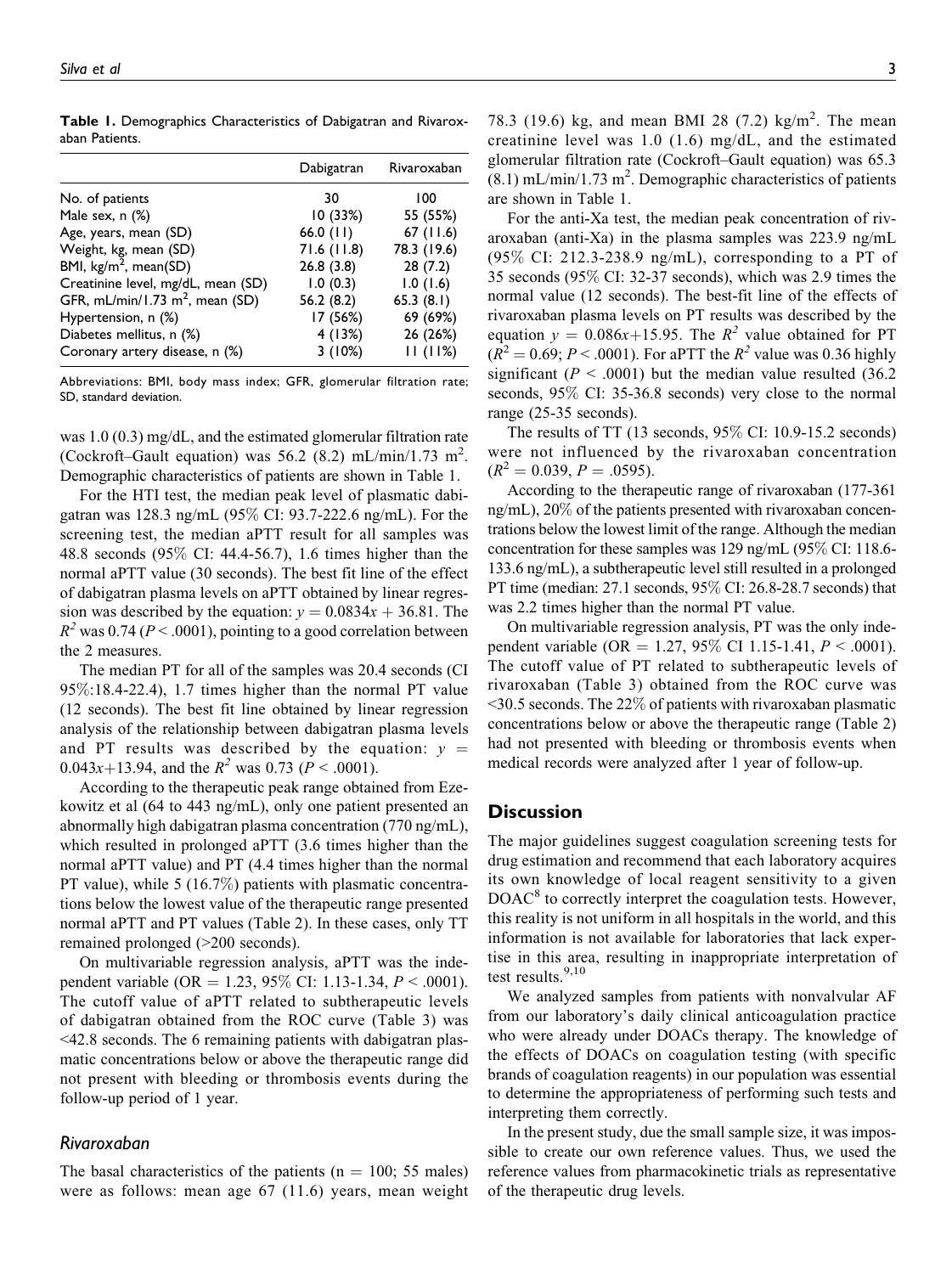| Dabigatran (ng/mL)                   | $≤63$ (n = 5)       | 64-443 <sup>a</sup> (n = 25) | $\geq$ 444 (n = 1) |  |
|--------------------------------------|---------------------|------------------------------|--------------------|--|
| PT (sec)                             |                     |                              |                    |  |
| 14.2 <sup>b</sup><br>Median (95% CI) |                     | 22.5 (20.2-24.7)             | $53.4^{b}$         |  |
| <b>Multiples PT</b>                  |                     | I.87                         | 4.45               |  |
| aPTT (sec)                           |                     |                              |                    |  |
| 35.6 <sup>b</sup><br>Median (95% CI) |                     | 53.1 (48.4-57.7)             | 107.6 <sup>b</sup> |  |
| Multiples aPTT                       |                     | 1.77                         | 3.60               |  |
| Rivaroxaban (ng/mL)                  | $\leq$ 176 (n = 20) | $177-361a$ (n = 78)          | $> 361$ (n = 2)    |  |
| PT (sec)                             |                     |                              |                    |  |
| Median (95% CI)                      | 27.1 (26.8-28.7)    | 39.5 (37.2-40.0)             | 50.9 <sup>b</sup>  |  |
| <b>Multiples PT</b>                  | 2.25                | 3.29                         | 4.20               |  |
| aPTT (sec)                           |                     |                              |                    |  |
| Median (95% CI)                      | 34.3 (33.3-35.7)    | 37.1 (35.2-37.8.)            | 45.3 <sup>b</sup>  |  |
| Multiples aPTT                       | 1.14                | 1.23                         | 1.51               |  |

Table 2. Prothrombin Time and aPTT Results According to Different Ranges of Dabigatran and Rivaroxaban Concentrations.

Abbreviations: aPTT, activated partial thromboplastin time; CI, confidence interval; PT, prothrombin time.

a<br>The therapeutic peak ranges for dabigatran and rivaroxaban obtained from the PETRO trial and from phase II data (Bayer HealthCare Pharmaceuticals and Janssen Research & Development, LLC; data on file), respectively.

*b***Too few values for calculation.** 

#### Table 3. ROC Curve Results.<sup>a</sup>

| <b>ROC Curve</b> | Cutoff              | AUC   | 95% CI          | Se   | 5D.  | Youden Index |        |
|------------------|---------------------|-------|-----------------|------|------|--------------|--------|
| Dabigatran       | aPTT <42.8 seconds  | 0.990 | $0.862 - 1.000$ | 96   | 100  | 0.96         | ا000.> |
| Rivaroxaban      | $PT < 30.5$ seconds | 0.950 | 0.886-0.984     | 89.6 | 95.2 | 0.85         | ا000.> |

Abbreviations: aPTT, activated partial thromboplastin time; CI, confidence interval; PT, prothrombin time; ROC, receiver operating characteristic; Se, sensitivity; Sp, specificity.

 $^{\text{a}}$ The results reflect the correlation between assays. They are not the values measured by outcome.

For the evaluation of dabigatran concentrations in patients' samples, we performed a commercially dilute TT test with the HTI. This assay is a simple, rapid, sensitive method for the quantification of dabigatran concentrations in patient samples. Furthermore, data from this method exhibited a high correlation with data obtained by the gold standard method (liquid chromatography).

Twenty percent  $(n = 6)$  of patient sample concentrations were outside the normal range. Five patients presented dabigatran plasmatic concentrations below the therapeutic range, although none of them had thrombosis episodes during the follow-up period. One patient with a dabigatran level of 770 ng/mL, despite no signs of hemorrhage, had their medicine changed to another DOAC. The large variation on HTI test for dabigatran (95% CI: 93.7-222.6 ng/mL) could not be explained by patients age (mean value  $= 66$  years) nor by creatinine values (mean value  $= 1.0$  mg/mL). Also we must consider that for all of them, the blood collection was performed at the same time, 2 hours after the drug intake. This result should be investigated since it could be related to a genetic response to the drug.

For aPTT, as described by others,<sup>10,11</sup> the results presented a linear dose–response across the therapeutic range of dabigatran concentrations, with a plateau at high levels. According to our data, the aPTT was 1.8 times higher than the normal value on

the therapeutic range and was associated with the presence of dabigatran. Variables that could be related to dabigatran due to their possible influence on the pharmacokinetics of the drug, such as sex, age, BMI, and creatinine, showed no association with aPTT. Results less than 42.8 seconds were indicative of subtherapeutic plasma levels of dabigatran.

It should be emphasized that the number of samples was very small; the test must be applied to a larger number of patients to confirm our findings. In addition, the test is not specific for DOACs and can also be prolonged by clotting factor deficiencies and lupus anticoagulant.<sup>11</sup> In contrast to the results of other studies,<sup>12,13</sup> the PT test presented a correlation with dabigatran concentration, although it was inferior to that of aPTT. One possible explanation for this difference is related to the reagent/instrument used in each study, since the sensitivity of the PT test is dependent on both factors. Helin et al showed that the PT measured using Quick-method reagents was 3 times higher than that measured with the Owren method.<sup>14</sup>

According to other studies, normal results for aPTT and PT do not necessarily indicate the absence of plasma dabigatran15,16; only the TT test presents a prolonged clotting time with minimal doses of this medication, thus serving as the best qualitative test for dabigatran. In our study, dabigatran levels greater than 30 ng/mL results in TT greater than 200 seconds.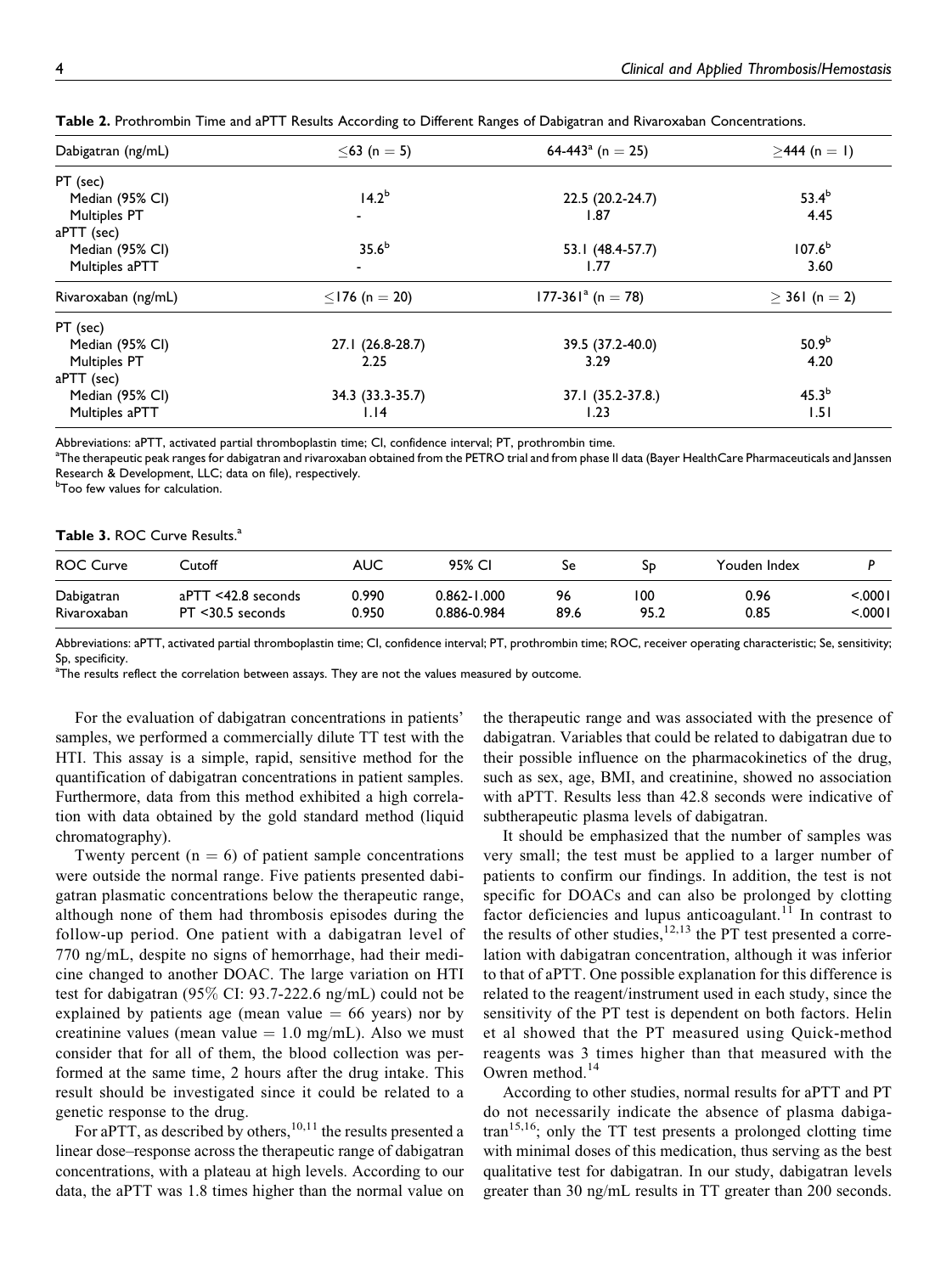The great interpatient variability of dabigatran levels observed in our study was already described in the literature.<sup>17</sup>

For the analysis of rivaroxaban, our results demonstrated a linear correlation between rivaroxaban plasma levels and PT results. These data are in agreement with those obtained in other studies that used the same thromboplastin reagent and showed a significant correlation between PT and rivaroxaban concentration.<sup>18,19</sup> Importantly, TriniCLOT PT Excel S has already been demonstrated as the most sensitive reagent for detecting rivaroxaban, along with HemosIL HS PLUS from the Instrumentation Laboratory (Milan, Lombardy, Italy).<sup>18</sup> In the multivariable regression model, PT was an independent variable associated with rivaroxaban presence. Here again, sex, age, BMI, and creatinine were not associated with DOAC. In addition, according to our data, PT results of less than 30.5 seconds were able to identify subtherapeutic levels of plasma rivaroxaban.

Despite the correlation between aPTT results and rivaroxaban plasma concentrations, aPTT lacks the sensitivity necessary for monitoring rivaroxaban plasma levels, since the results were close to normal in patients under drug therapy. This result was expected because direct factor Xa inhibitors have a greater effect on PT than on aPTT. $20,21$ 

Although there is substantial variability in assay sensitivity, similar result was reported by Sholzberg and  $Xu^{22}$  who presented a clinical case in which the patient presented a PT value of 18.5 seconds and a rivaroxaban level of 167.5ng/mL, a subtherapeutic level.

The knowledge about the interpretation of screening coagulation tests (PT, aPTT, and TT) can help to qualitatively assess DOAC levels, which can be useful depending on the circumstances. The choice of reagents is extremely important when running these tests for DOAC monitoring since some reagents lack responsiveness to low concentrations of the drugs. Clinicians and laboratorians should establish a protocol of tests based on the kind of information they need, and to provide a multidisciplinary approach in its interpretation.

#### Limitations

The major limitation was the exploratory nature of the study, which would require further confirmation of the results. Furthermore, there was one measurement per patient and only at the time at which the peak plasmatic DOAC concentration occurs. The patients with concentrations values out of the range should be submitted to another blood collection to confirm the results. The small number of patients limited our findings and other studies must include patients with renal impairment and others cardiovascular diseases.

Additionally, we did not test patients using reduced doses of DOACs. Recent observations under real-world conditions have shown a high proportion of patients using such medicine with reduced doses and presenting a higher rate of stroke than that observed in the seminal trial. $23,24$ 

## Conclusion

The proportion of samples with results outside the normal range, although referring to only a single time point in the treatment, could indicate the importance of reevaluating the need for monitoring the plasma concentration of DOACs.

Our results point to the possibility of using simple screening tests to monitor DOAC concentrations. A TT test could be used to determine the presence or absence of dabigatran, and aPTT test could be used to identify out therapeutic range of the drug. A PT screening test may be suitable for assessing rivaroxaban concentrations, being an important candidate for the identification of patients out therapeutic range.

For best practice in daily routine analysis, we suggest using a combination of PT, aPTT, and TT data to analyze DOAC effects and to exclude other causes of coagulopathy in bleeding patients. Our results need to be replicated by other studies.

#### Acknowledgments

Authors thank the staff of the Clinical Laboratory and Arrhythmia Outpatient Unit–Instituto do Coracao, Hospital das Clinicas HCFMUSP.

#### Declaration of Conflicting Interests

The author(s) declared no potential conflicts of interest with respect to the research, authorship, and/or publication of this article.

#### Funding

The author(s) received no financial support for the research, authorship, and/or publication of this article.

### ORCID iD

Vanessa M. Silva **b** <https://orcid.org/0000-0001-8245-9971>

#### References

- 1. Cohen AT, Hill NR, Luo X, Masseria C, Abariga SA, Ashaye AO. A systematic review of network meta-analyses among patients with nonvalvular atrial fibrillation: a comparison of efficacy and safety following treatment with direct oral anticoagulants. *Int J* Cardiol. 2018;269:174-181.
- 2. Mueck W, Lensing AW, Agnelli G, Decousus H, Prandoni P, Misselwitz F. Rivaroxaban: population pharmacokinetic analyses in patients treated for acute deep-vein thrombosis and exposure simulations in patients with atrial fibrillation treated for stroke prevention. Clin Pharmacokinet. 2011; 50(10):675-86.
- 3. Samama MM, Martinoli JL, LeFlem L, et al. Assessment of laboratory assays to measure rivaroxaban—an oral, direct factor Xa inhibitor. Thromb Haemost. 2010;103(4):815-825.
- 4. Douxfils J, Tamigniau A, Chatelain B, et al. Comparison of calibrated chromogenic anti-Xa assay and PT tests with LC-MS/MS for the therapeutic monitoring of patients treated with rivaroxaban. Thromb Haemost. 2013;110(4):723-731.
- 5. Ezekowitz MD, Reilly PA, Nehmiz G, et al. Dabigatran with or without concomitant aspirin compared with warfarin alone in patients with nonvalvular atrial fibrillation (PETRO Study). Am J Cardiol. 2007;100(9):1419-1426.